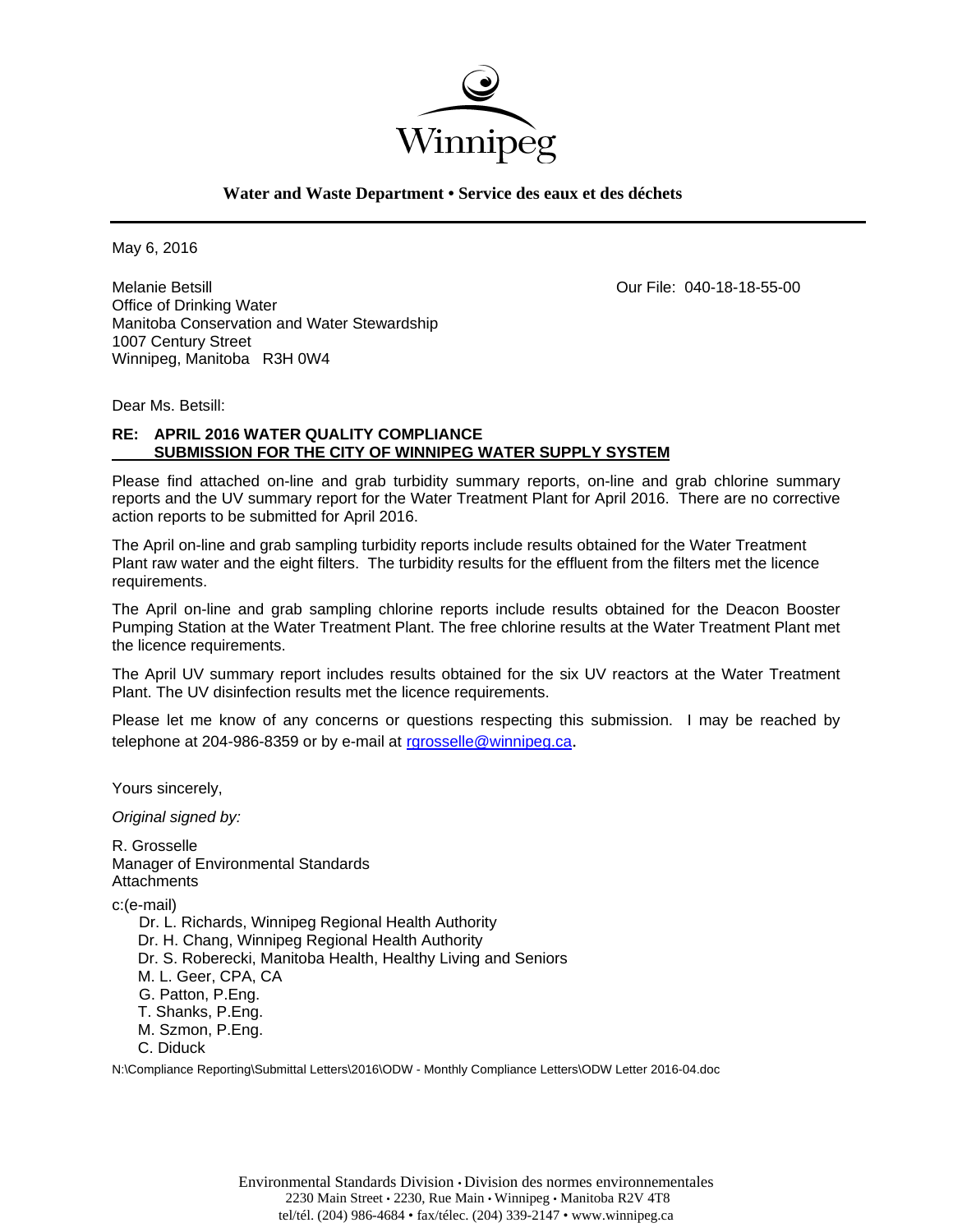

**April 2016 Turbidity (NTU)**

### **CITY OF WINNIPEG**

## Water System Code: **252.00**

Licence Number: **PWS-09-412-01**

# WATER AND WASTE DEPARTMENT

WATER SERVICES

| WATER TREATMENT PLANT TURBIDITY ON-LINE MONITORING REPORT. |
|------------------------------------------------------------|
|------------------------------------------------------------|

|                                                     | April 2010 Turbluity (NTU) |      |           |      |           |           |       |      |           |      |           |      |           |      |           |      |           |
|-----------------------------------------------------|----------------------------|------|-----------|------|-----------|-----------|-------|------|-----------|------|-----------|------|-----------|------|-----------|------|-----------|
|                                                     | Raw                        |      | Filter #1 |      | Filter #2 | Filter #3 |       |      | Filter #4 |      | Filter #5 |      | Filter #6 |      | Filter #7 |      | Filter #8 |
| Date                                                | Avg                        | Avg  | Max       | Avg  | Max       | Avg       | Max   | Avg  | Max       | Avg  | Max       | Avg  | Max       | Avg  | Max       | Avg  | Max       |
| 1/04/2016                                           | 0.63                       | 0.01 | 0.06      | 0.02 | 0.10      | 0.04      | 0.11  | 0.02 | 0.09      | 0.01 | 0.06      | 0.03 | 0.04      | 0.02 | 0.05      | 0.00 | 0.04      |
| 2/04/2016                                           | 0.63                       | 0.02 | 0.09      | 0.04 | 0.11      | 0.04      | 0.16  | 0.05 | 0.07      | 0.02 | 0.08      | 0.05 | 0.12      | 0.03 | 0.05      | 0.01 | 0.04      |
| 3/04/2016                                           | 0.62                       | 0.02 | 0.04      | 0.03 | 0.11      | 0.07      | 0.12  | 0.04 | 0.14      | 0.01 | 0.03      | 0.04 | 0.15      | 0.04 | 0.12      | 0.01 | 0.07      |
| 4/04/2016                                           | 0.61                       | 0.02 | 0.08      | 0.04 | 0.06      | 0.05      | 0.15  | 0.04 | 0.15      | 0.03 | 0.08      | 0.04 | 0.07      | 0.03 | 0.12      | 0.00 | 0.07      |
| 5/04/2016                                           | 0.60                       | 0.02 | 0.08      | 0.03 | 0.11      | 0.04      | 0.15  | 0.05 | 0.13      | 0.02 | 0.08      | 0.06 | 0.14      | 0.03 | 0.05      | 0.01 | 0.05      |
| 6/04/2016                                           | 0.60                       | 0.02 | 0.04      | 0.02 | 0.10      | 0.07      | 0.11  | 0.04 | 0.14      | 0.01 | 0.03      | 0.04 | 0.13      | 0.05 | 0.12      | 0.01 | 0.06      |
| 7/04/2016                                           | 0.60                       | 0.02 | 0.08      | 0.04 | 0.07      | 0.05      | 0.15  | 0.03 | 0.12      | 0.02 | 0.07      | 0.04 | 0.06      | 0.04 | 0.13      | 0.00 | 0.01      |
| 8/04/2016                                           | 0.60                       | 0.02 | 0.08      | 0.03 | 0.10      | 0.03      | 0.15  | 0.05 | 0.06      | 0.01 | 0.06      | 0.04 | 0.12      | 0.04 | 0.07      | 0.01 | 0.07      |
| 9/04/2016                                           | 0.59                       | 0.02 | 0.04      | 0.02 | 0.11      | 0.07      | 0.13  | 0.04 | 0.13      | 0.01 | 0.02      | 0.03 | 0.12      | 0.05 | 0.13      | 0.01 | 0.06      |
| 10/04/2016                                          | 0.58                       | 0.02 | 0.09      | 0.05 | 0.10      | 0.05      | 0.16  | 0.03 | 0.05      | 0.02 | 0.08      | 0.04 | 0.06      | 0.04 | 0.13      | 0.01 | 0.01      |
| 11/04/2016                                          | 0.58                       | 0.01 | 0.03      | 0.03 | 0.11      | 0.05      | 0.09  | 0.05 | 0.13      | 0.01 | 0.06      | 0.03 | 0.11      | 0.06 | 0.08      | 0.01 | 0.06      |
| 12/04/2016                                          | 0.60                       | 0.03 | 0.08      | 0.03 | 0.05      | 0.06      | 0.15  | 0.03 | 0.12      | 0.01 | 0.04      | 0.03 | 0.05      | 0.04 | 0.13      | 0.01 | 0.06      |
| 13/04/2016                                          | 0.60                       | 0.02 | 0.08      | 0.04 | 0.11      | 0.04      | 0.16  | 0.04 | 0.05      | 0.02 | 0.07      | 0.05 | 0.12      | 0.04 | 0.06      | 0.01 | 0.03      |
| 14/04/2016                                          | 0.60                       | 0.02 | 0.04      | 0.03 | 0.11      | 0.07      | 0.10  | 0.04 | 0.13      | 0.01 | 0.02      | 0.03 | 0.15      | 0.06 | 0.28      | 0.01 | 0.06      |
| 15/04/2016                                          | 0.61                       | 0.02 | 0.08      | 0.04 | 0.06      | 0.05      | 0.15  | 0.03 | 0.12      | 0.02 | 0.08      | 0.03 | 0.05      | 0.04 | 0.13      | 0.00 | 0.01      |
| 16/04/2016                                          | 0.61                       | 0.01 | 0.07      | 0.03 | 0.10      | 0.04      | 0.07  | 0.04 | 0.06      | 0.01 | 0.05      | 0.04 | 0.12      | 0.05 | 0.07      | 0.01 | 0.07      |
| 17/04/2016                                          | 0.63                       | 0.02 | 0.04      | 0.01 | 0.04      | 0.04      | 0.14  | 0.01 | 0.10      | 0.01 | 0.02      | 0.02 | 0.07      | 0.03 | 0.11      | 0.00 | 0.03      |
| 18/04/2016                                          | 0.62                       | 0.01 | 0.04      | 0.02 | 0.05      | 0.02      | 0.10  | 0.01 | 0.08      | 0.00 | 0.02      | 0.02 | 0.04      | 0.05 | 0.21      | 0.01 | 0.01      |
| 19/04/2016                                          | 0.62                       | 0.01 | 0.03      | 0.02 | 0.07      | 0.03      | 0.06  | 0.02 | 0.06      | 0.01 | 0.04      | 0.02 | 0.09      | 0.03 | 0.06      | 0.01 | 0.04      |
| 20/04/2016                                          | 0.65                       | 0.01 | 0.03      | 0.01 | 0.02      | 0.03      | 0.13  | 0.02 | 0.07      | 0.00 | 0.01      | 0.02 | 0.09      | 0.05 | 0.11      | 0.00 | 0.02      |
| 21/04/2016                                          | 0.69                       | 0.01 | 0.04      | 0.01 | 0.06      | 0.02      | 0.10  | 0.01 | 0.03      | 0.00 | 0.03      | 0.03 | 0.05      | 0.04 | 0.10      | 0.01 | 0.01      |
| 22/04/2016                                          | 0.69                       | 0.01 | 0.01      | 0.01 | 0.03      | 0.02      | 0.04  | 0.02 | 0.05      | 0.00 | 0.03      | 0.02 | 0.07      | 0.03 | 0.05      | 0.00 | 0.01      |
| 23/04/2016                                          | 0.68                       | 0.01 | 0.02      | 0.00 | 0.01      | 0.02      | 0.09  | 0.01 | 0.05      | 0.01 | 0.02      | 0.01 | 0.03      | 0.06 | 0.09      | 0.00 | 0.01      |
| 24/04/2016                                          | 0.70                       | 0.01 | 0.02      | 0.01 | 0.04      | 0.01      | 0.03  | 0.01 | 0.02      | 0.00 | 0.04      | 0.03 | 0.08      | 0.04 | 0.10      | 0.01 | 0.01      |
| 25/04/2016                                          | 0.71                       | 0.01 | 0.01      | 0.01 | 0.05      | 0.04      | 0.10  | 0.01 | 0.06      | 0.00 | 0.01      | 0.02 | 0.09      | 0.06 | 0.07      | 0.00 | 0.02      |
| 26/04/2016                                          | 0.73                       | 0.01 | 0.03      | 0.01 | 0.02      | 0.03      | 0.11  | 0.01 | 0.07      | 0.01 | 0.04      | 0.03 | 0.05      | 0.05 | 0.12      | 0.00 | 0.01      |
| 27/04/2016                                          | 0.73                       | 0.01 | 0.03      | 0.01 | 0.06      | 0.03      | 0.07  | 0.02 | 0.04      | 0.01 | 0.06      | 0.04 | 0.10      | 0.04 | 0.07      | 0.01 | 0.03      |
| 28/04/2016                                          | 0.74                       | 0.01 | 0.04      | 0.01 | 0.06      | 0.03      | 0.11  | 0.02 | 0.07      | 0.01 | 0.02      | 0.03 | 0.11      | 0.01 | 0.02      | 0.01 | 0.06      |
| 29/04/2016                                          | 0.74                       | 0.01 | 0.07      | 0.02 | 0.03      | 0.02      | 0.11  | 0.01 | 0.07      | 0.02 | 0.06      | 0.04 | 0.06      | 0.01 | 0.07      | 0.00 | 0.01      |
| 30/04/2016                                          | 0.73                       | 0.01 | 0.01      | 0.01 | 0.06      | 0.03      | 0.04  | 0.02 | 0.04      | 0.01 | 0.05      | 0.04 | 0.11      | 0.01 | 0.07      | 0.01 | 0.07      |
| Total Number of Measurements Taken, A:              |                            |      | 13297     |      | 10315     |           | 13508 |      | 10234     |      | 14271     |      | 14080     |      | 12516     |      | 13916     |
| Turbidity Standard for Monitoring Location (NTU):   |                            |      | 0.30      |      | 0.30      |           | 0.30  |      | 0.30      |      | 0.30      |      | 0.30      |      | 0.30      |      | 0.30      |
| Number of Measurements Meeting Standard, B:         |                            |      | 13297     |      | 10315     |           | 13508 |      | 10234     |      | 14271     |      | 14080     |      | 12516     |      | 13916     |
| Compliance with Turbidity Standard, C = B/A X 100%: |                            |      | 100%      |      | 100%      |           | 100%  |      | 100%      |      | 100%      |      | 100%      |      | 100%      |      | 100%      |

File Path: N:\Water Treatment Branch\Administration\Reports\Regulatory Submissions\Turbidity\2016\04-April

**Submitted By (Print): D.Merredew** 

Signature: Original signed by D.Merredew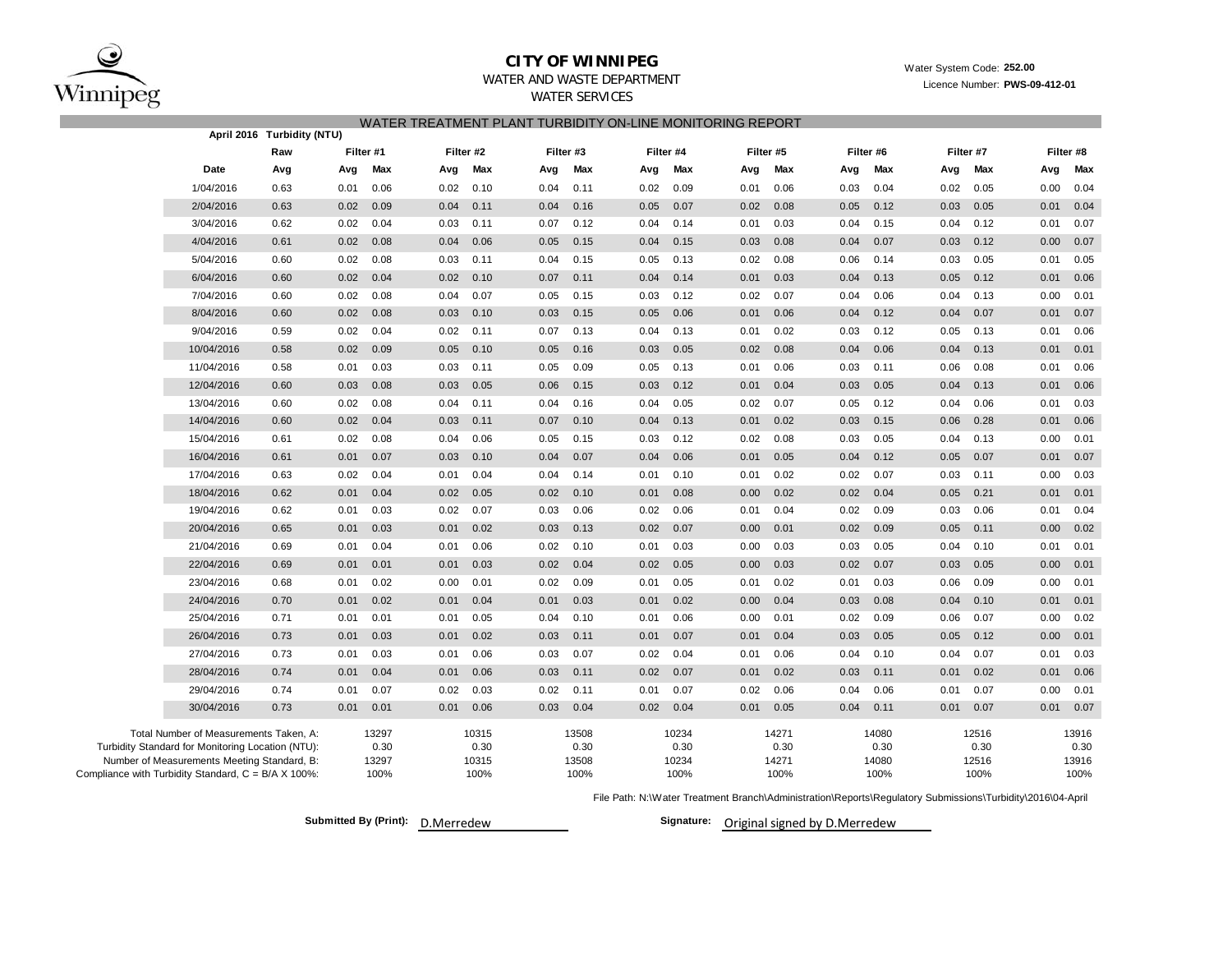

#### CITY OF WINNIPEG WATER AND WASTE DEPARTMENT ENVIRONMENTAL STANDARDS DIVISION

| WATER TREATMENT PLANT TURBIDITY GRAB MONITORING REPORT |                        |                  |           |           |           |                     |           |                     |           |           |                     |           |                     |           |                     |           |           |           |
|--------------------------------------------------------|------------------------|------------------|-----------|-----------|-----------|---------------------|-----------|---------------------|-----------|-----------|---------------------|-----------|---------------------|-----------|---------------------|-----------|-----------|-----------|
| Water System Code: 252.00<br>Licence No. PWS-09-412-01 | <b>Turbidity (NTU)</b> |                  |           |           |           |                     |           |                     |           |           |                     |           |                     |           |                     |           |           |           |
| <b>Date</b>                                            |                        | <b>Raw Water</b> |           | Filter 1  |           | Filter <sub>2</sub> |           | Filter <sub>3</sub> |           | Filter 4  | Filter <sub>5</sub> |           | Filter <sub>6</sub> |           | Filter <sub>7</sub> |           |           | Filter 8  |
|                                                        | Grab                   | Analyser         | Grab      | Analyser  | Grab      | Analyser            | Grab      | Analyser            | Grab      | Analyser  | Grab                | Analyser  | Grab                | Analyser  | Grab                | Analyser  | Grab      | Analyser  |
| 01-Apr-2016                                            | 0.50                   | 0.61             | 0.06      | <0.02     | 0.05      | < 0.02              | 0.12      | 0.05                | 0.06      | < 0.02    | 0.06                | <0.02     | 0.06                | < 0.02    | OL                  | OL        | <0.05     | < 0.02    |
| 02-Apr-2016                                            | <b>NS</b>              | <b>NS</b>        | <b>NS</b> | <b>NS</b> | <b>NS</b> | <b>NS</b>           | <b>NS</b> | <b>NS</b>           | <b>NS</b> | <b>NS</b> | <b>NS</b>           | <b>NS</b> | <b>NS</b>           | NS        | NS                  | <b>NS</b> | <b>NS</b> | <b>NS</b> |
| 03-Apr-2016                                            | <b>NS</b>              | <b>NS</b>        | <b>NS</b> | <b>NS</b> | <b>NS</b> | <b>NS</b>           | <b>NS</b> | <b>NS</b>           | <b>NS</b> | <b>NS</b> | <b>NS</b>           | <b>NS</b> | <b>NS</b>           | <b>NS</b> | <b>NS</b>           | <b>NS</b> | <b>NS</b> | <b>NS</b> |
| 04-Apr-2016                                            | 0.54                   | 0.60             | 0.13      | 0.03      | 0.11      | 0.05                | 0.17      | 0.09                | 0.11      | 0.03      | 0.12                | 0.02      | 0.13                | 0.04      | 0.15                | 0.08      | 0.12      | < 0.02    |
| 05-Apr-2016                                            | 0.55                   | 0.60             | OL        | OL        | 0.16      | 0.09                | 0.11      | 0.05                | 0.11      | 0.03      | 0.15                | 0.06      | 0.12                | 0.06      | 0.09                | 0.03      | 0.09      | 0.02      |
| 06-Apr-2016                                            | 0.51                   | 0.57             | 0.09      | <0.02     | 0.08      | 0.03                | 0.14      | 0.07                | 0.16      | 0.07      | 0.09                | <0.02     | <b>OL</b>           | <b>OL</b> | 0.12                | 0.05      | 0.12      | 0.04      |
| 07-Apr-2016                                            | 0.50                   | 0.58             | 0.17      | 0.04      | 0.14      | 0.05                | 0.18      | 0.10                | 0.11      | 0.02      | 0.10                | < 0.02    | 0.11                | 0.04      | OL                  | OL        | 0.09      | <0.02     |
| 08-Apr-2016                                            | 0.51                   | 0.60             | 0.09      | <0.02     | 0.12      | 0.06                | 0.12      | 0.05                | 0.12      | 0.03      | 0.11                | 0.03      | 0.13                | 0.06      | 0.10                | 0.04      | 0.09      | 0.02      |
| 09-Apr-2016                                            | <b>NS</b>              | <b>NS</b>        | <b>NS</b> | <b>NS</b> | <b>NS</b> | <b>NS</b>           | <b>NS</b> | <b>NS</b>           | <b>NS</b> | <b>NS</b> | <b>NS</b>           | <b>NS</b> | <b>NS</b>           | <b>NS</b> | <b>NS</b>           | <b>NS</b> | <b>NS</b> | <b>NS</b> |
| 10-Apr-2016                                            | <b>NS</b>              | <b>NS</b>        | <b>NS</b> | <b>NS</b> | <b>NS</b> | <b>NS</b>           | <b>NS</b> | <b>NS</b>           | <b>NS</b> | <b>NS</b> | <b>NS</b>           | <b>NS</b> | <b>NS</b>           | <b>NS</b> | <b>NS</b>           | <b>NS</b> | <b>NS</b> | <b>NS</b> |
| 11-Apr-2016                                            | 0.50                   | 0.58             | 0.10      | <0.02     | 0.16      | 0.09                | 0.13      | 0.05                | 0.14      | 0.04      | 0.09                | <0.02     | 0.12                | 0.05      | 0.12                | 0.05      | 0.11      | 0.03      |
| 12-Apr-2016                                            | 0.63                   | 0.58             | 0.10      | 0.02      | 0.11      | 0.04                | 0.16      | 0.09                | OL        | OL        | 0.09                | <0.02     | 0.09                | 0.03      | OL                  | OL        | 0.08      | <0.02     |
| 13-Apr-2016                                            | 0.48                   | 0.58             | OL        | OL        | 0.14      | 0.07                | 0.13      | 0.05                | 0.12      | 0.03      | 0.13                | 0.03      | 0.12                | 0.04      | 0.09                | 0.05      | 0.09      | 0.02      |
| 14-Apr-2016                                            | 0.48                   | 0.58             | 0.10      | <0.02     | 0.09      | 0.04                | 0.14      | 0.07                | 0.10      | 0.06      | 0.15                | <0.02     | <b>OL</b>           | OL        | 0.10                | 0.07      | 0.12      | 0.03      |
| 15-Apr-2016                                            | 0.53                   | 0.60             | 0.14      | 0.04      | 0.10      | 0.04                | 0.17      | 0.10                | 0.11      | 0.02      | 0.11                | 0.02      | 0.11                | 0.03      | <b>OL</b>           | <b>OL</b> | 0.08      | <0.02     |
| 16-Apr-2016                                            | <b>NS</b>              | <b>NS</b>        | <b>NS</b> | <b>NS</b> | <b>NS</b> | <b>NS</b>           | <b>NS</b> | <b>NS</b>           | <b>NS</b> | <b>NS</b> | <b>NS</b>           | <b>NS</b> | <b>NS</b>           | <b>NS</b> | <b>NS</b>           | <b>NS</b> | <b>NS</b> | <b>NS</b> |
| 17-Apr-2016                                            | <b>NS</b>              | <b>NS</b>        | <b>NS</b> | <b>NS</b> | <b>NS</b> | <b>NS</b>           | <b>NS</b> | <b>NS</b>           | <b>NS</b> | <b>NS</b> | <b>NS</b>           | <b>NS</b> | <b>NS</b>           | <b>NS</b> | <b>NS</b>           | <b>NS</b> | <b>NS</b> | <b>NS</b> |
| 18-Apr-2016                                            | 0.51                   | 0.62             | 0.09      | <0.02     | 0.09      | 0.02                | 0.08      | 0.02                | 0.08      | < 0.02    | 0.10                | <0.02     | 0.07                | <0.02     | 0.09                | 0.06      | 0.09      | < 0.02    |
| 19-Apr-2016                                            | 0.44                   | 0.63             | 0.07      | <0.02     | 0.13      | 0.06                | 0.10      | 0.04                | 0.10      | < 0.02    | 0.08                | < 0.02    | 0.09                | 0.03      | 0.07                | 0.04      | 0.08      | 0.02      |
| 20-Apr-2016                                            | 0.57                   | 0.62             | 0.08      | <0.02     | 0.08      | 0.02                | 0.16      | 0.09                | 0.13      | 0.04      | 0.08                | < 0.02    | 0.08                | <0.02     | 0.09                | 0.06      | OL        | OL        |
| 21-Apr-2016                                            | 0.55                   | 0.69             | <b>OL</b> | <b>OL</b> | 0.08      | 0.02                | 0.06      | 0.02                | 0.06      | < 0.02    | 0.09                | < 0.02    | 0.08                | 0.02      | 0.09                | 0.06      | 0.06      | < 0.02    |
| 22-Apr-2016                                            | 0.60                   | 0.70             | 0.05      | <0.02     | OL        | <b>OL</b>           | 0.08      | 0.02                | 0.08      | < 0.02    | 0.07                | < 0.02    | 0.08                | 0.03      | 0.06                | 0.04      | 0.07      | < 0.02    |
| 23-Apr-2016                                            | <b>NS</b>              | <b>NS</b>        | <b>NS</b> | <b>NS</b> | <b>NS</b> | <b>NS</b>           | <b>NS</b> | <b>NS</b>           | <b>NS</b> | <b>NS</b> | <b>NS</b>           | <b>NS</b> | <b>NS</b>           | <b>NS</b> | <b>NS</b>           | <b>NS</b> | <b>NS</b> | <b>NS</b> |
| 24-Apr-2016                                            | NS                     | <b>NS</b>        | <b>NS</b> | <b>NS</b> | <b>NS</b> | <b>NS</b>           | <b>NS</b> | $_{\rm NS}$         | <b>NS</b> | <b>NS</b> | <b>NS</b>           | <b>NS</b> | <b>NS</b>           | <b>NS</b> | <b>NS</b>           | <b>NS</b> | <b>NS</b> | <b>NS</b> |
| 25-Apr-2016                                            | 0.50                   | 0.69             | 0.08      | <0.02     | 0.06      | <0.02               | 0.11      | 0.04                | 0.10      | < 0.02    | 0.07                | <0.02     | <b>OL</b>           | <b>OL</b> | 0.09                | 0.06      | 0.10      | <0.02     |
| 26-Apr-2016                                            | 0.56                   | 0.70             | 0.11      | <0.02     | 0.06      | < 0.02              | <b>OL</b> | <b>OL</b>           | 0.07      | < 0.02    | 0.07                | <0.02     | 0.07                | 0.02      | 0.08                | 0.07      | 0.09      | < 0.02    |
| 27-Apr-2016                                            | 0.64                   | 0.72             | 0.06      | <0.02     | 0.07      | 0.02                | 0.08      | 0.03                | 0.07      | < 0.02    | 0.11                | 0.04      | 0.13                | 0.05      | 0.09                | 0.06      | 0.09      | < 0.02    |
| 28-Apr-2016                                            | 0.56                   | 0.74             | 0.09      | <0.02     | 0.06      | 0.02                | 0.13      | 0.05                | <b>OL</b> | OL        | 0.09                | <0.02     | 0.09                | 0.03      | 0.09                | < 0.02    | <b>OL</b> | OL        |
| 29-Apr-2016                                            | 0.63                   | 0.74             | 0.08      | < 0.02    | 0.07      | 0.02                | 0.07      | 0.02                | 0.07      | <0.02     | 0.10                | 0.02      | 0.09                | 0.04      | 0.13                | 0.03      | 0.08      | <0.02     |
| 30-Apr-2016                                            | <b>NS</b>              | <b>NS</b>        | <b>NS</b> | <b>NS</b> | <b>NS</b> | <b>NS</b>           | <b>NS</b> | <b>NS</b>           | <b>NS</b> | <b>NS</b> | <b>NS</b>           | <b>NS</b> | <b>NS</b>           | <b>NS</b> | <b>NS</b>           | <b>NS</b> | <b>NS</b> | <b>NS</b> |
| Total number of measurements taken, A:                 |                        |                  | 18        |           | 20        |                     | 20        |                     | 19        |           | 21                  |           | 18                  |           | 17                  |           | 18        |           |
| Turbidity Standard for Monitoring Location (NTU):      |                        |                  | 0.30      |           | 0.30      |                     | 0.30      |                     | 0.30      |           | 0.30                |           | 0.30                |           | 0.30                |           | 0.30      |           |
| Number of measurements meeting standard, B:            |                        |                  | 18        |           | 20        |                     | 20        |                     | 19        |           | 21                  |           | 18                  |           | 17                  |           | 18        |           |
| Compliance with Turbidity Standard, C= B/A X 100%:     |                        |                  | 100%      |           | 100%      |                     | 100%      |                     | 100%      |           | 100%                |           | 100%                |           | 100%                |           | 100%      |           |

NS: No Sample NA: Not Analyzed OL: Off-Line

**Comments: Report Compiled By: H.Demchenko**

> **Approved in LIMS By: C.Diduck**

Printed From : N:\WQ Data\Routine Water Quality\2015\Turbidity.xls File: WQR3

Date Approved: 6-May-16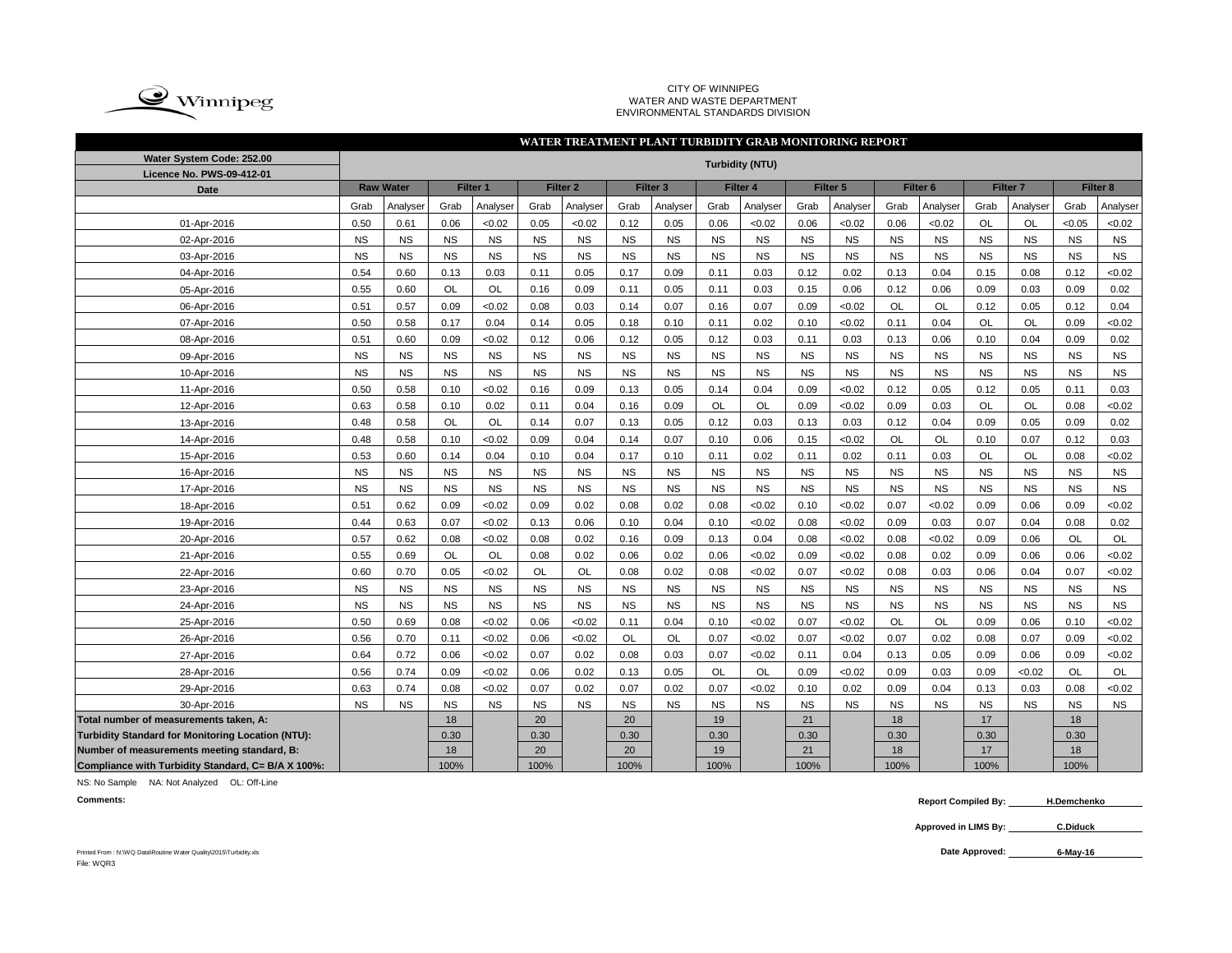

**City of Winnipeg**

Water and Waste Department

Water Services

### WATER TREATMENT PLANT FREE CHLORINE ON-LINE MONITORING REPORT Deacon Booster Pumping Station

| Water System Code:     |  |
|------------------------|--|
| Licence Number:        |  |
| <b>Report Created:</b> |  |

Water System Code: **252.00** Licence Number: **PWS-09-412-01**

01 May 2016 **Report Period: April 2016** 

|                                             |         | <b>BRANCH1</b><br>[mg/L] |         | <b>BRANCH2</b><br>[mg/L] |  |  |  |  |
|---------------------------------------------|---------|--------------------------|---------|--------------------------|--|--|--|--|
| Date                                        | Average | Minimum                  | Average | Minimum                  |  |  |  |  |
| 1/04/2016                                   | 0.95    | 0.80                     | 1.07    | 0.91                     |  |  |  |  |
| 2/04/2016                                   | 0.88    | 0.78                     | 0.95    | 0.88                     |  |  |  |  |
| 3/04/2016                                   | 0.95    | 0.93                     | 0.95    | 0.94                     |  |  |  |  |
| 4/04/2016                                   | 1.00    | 0.93                     | 0.98    | 0.94                     |  |  |  |  |
| 5/04/2016                                   | 1.14    | 0.96                     | 1.03    | 0.98                     |  |  |  |  |
| 6/04/2016                                   | 1.25    | 1.03                     | 1.05    | 1.00                     |  |  |  |  |
| 7/04/2016                                   | 1.04    | 0.99                     | 1.03    | 0.94                     |  |  |  |  |
| 8/04/2016                                   | 1.11    | 1.00                     | 1.03    | 1.00                     |  |  |  |  |
| 9/04/2016                                   | 1.15    | 1.03                     | 0.99    | 0.89                     |  |  |  |  |
| 10/04/2016                                  | 1.14    | 1.09                     | 1.02    | 0.99                     |  |  |  |  |
| 11/04/2016                                  | 1.16    | 1.11                     | 1.03    | 0.99                     |  |  |  |  |
| 12/04/2016                                  | 1.13    | 1.10                     | 1.00    | 0.98                     |  |  |  |  |
| 13/04/2016                                  | 1.16    | 1.11                     | 1.01    | 0.99                     |  |  |  |  |
| 14/04/2016                                  | 1.16    | 1.08                     | 1.02    | 0.92                     |  |  |  |  |
| 15/04/2016                                  | 1.11    | 1.05                     | 1.02    | 0.97                     |  |  |  |  |
| 16/04/2016                                  | 1.16    | 1.12                     | 1.00    | 0.99                     |  |  |  |  |
| 17/04/2016                                  | 1.18    | 1.12                     | 1.13    | 0.99                     |  |  |  |  |
| 18/04/2016                                  | 1.09    | 1.05                     | 1.16    | 1.10                     |  |  |  |  |
| 19/04/2016                                  | 1.08    | 1.03                     | 1.08    | 1.03                     |  |  |  |  |
| 20/04/2016                                  | 1.07    | 1.00                     | 1.08    | 1.05                     |  |  |  |  |
| 21/04/2016                                  | 1.06    | 1.03                     | 1.12    | 1.09                     |  |  |  |  |
| 22/04/2016                                  | 1.07    | 1.01                     | 1.10    | 1.07                     |  |  |  |  |
| 23/04/2016                                  | 1.09    | 1.05                     | 1.11    | 1.08                     |  |  |  |  |
| 24/04/2016                                  | 1.08    | 1.03                     | 1.11    | 1.07                     |  |  |  |  |
| 25/04/2016                                  | 1.03    | 0.96                     | 1.05    | 0.98                     |  |  |  |  |
| 26/04/2016                                  | 1.04    | 0.94                     | 0.99    | 0.94                     |  |  |  |  |
| 27/04/2016                                  | 0.99    | 0.89                     | 1.06    | 0.83                     |  |  |  |  |
| 28/04/2016                                  | 0.90    | 0.79                     | 0.95    | 0.86                     |  |  |  |  |
| 29/04/2016                                  | 0.93    | 0.80                     | 1.01    | 0.92                     |  |  |  |  |
| 30/04/2016                                  | 0.98    | 0.86                     | 1.03    | 0.93                     |  |  |  |  |
| Total Number of Measurements. A:            |         | 20853                    |         | 20873                    |  |  |  |  |
| Minimum Free Chlorine Standard:             |         | 0.50                     |         | 0.50                     |  |  |  |  |
| Number of Measurements Meeting Standard, B: |         |                          | 20873   |                          |  |  |  |  |
| COMPLIANCE, $C = B/A \times 100\%$ :        |         | 20853<br>100             |         |                          |  |  |  |  |

File Path: N:\Water Treatment Branch\Administration\Reports\Regulatory Submissions\Chlorine\2016\04-April

Submitted By (Print): D.Merredew

Signature: Original signed by D.Merredew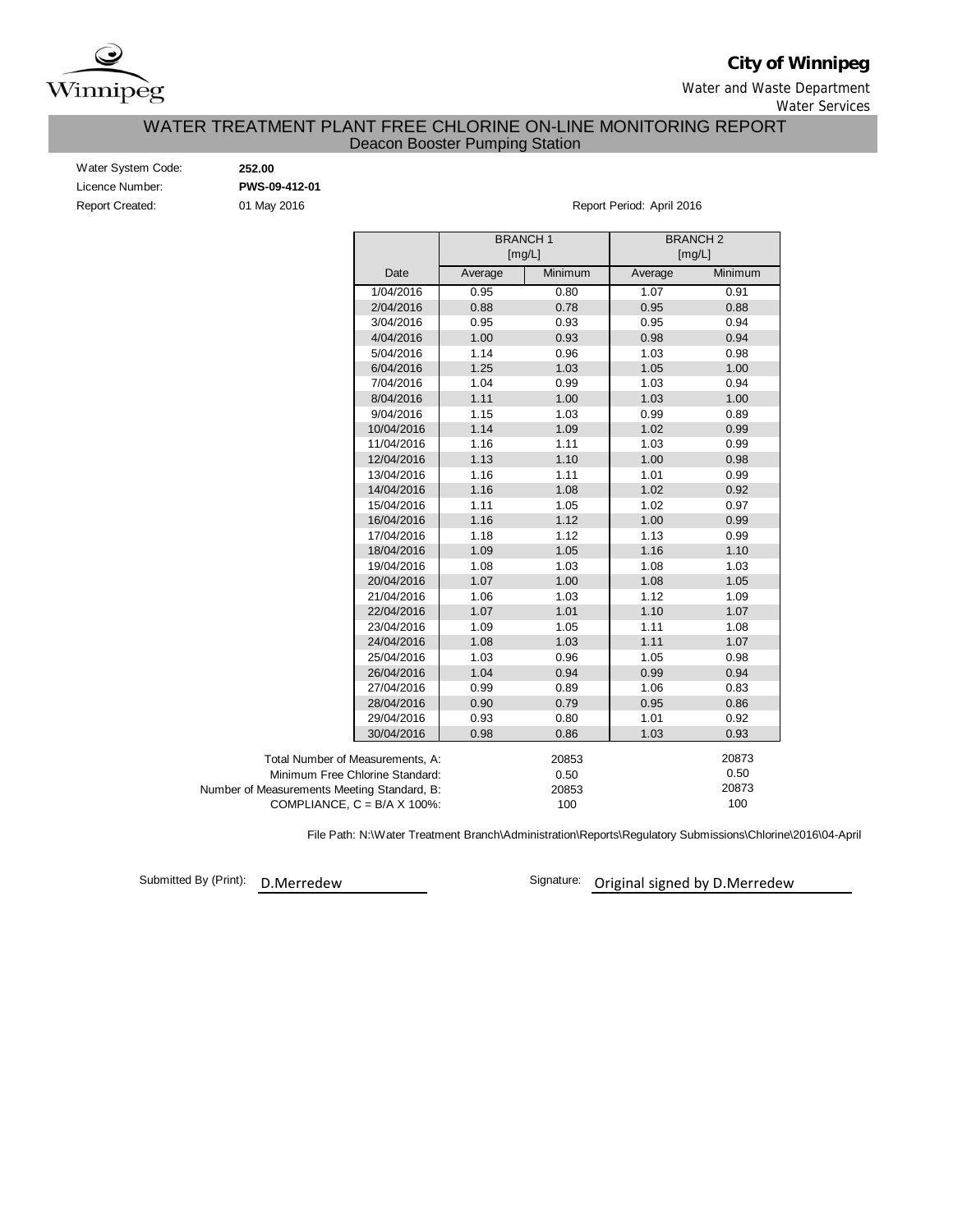| $\clubsuit$ Winnipeg |
|----------------------|
|                      |

 CITY OF WINNIPEG WATER AND WASTE DEPARTMENT ENVIRONMENTAL STANDARDS DIVISION

| WATER TREATMENT PLANT CHLORINE GRAB MONITORING REPORT  |                                                                                    |                      |                                 |                      |                                 |           |  |  |  |  |  |  |
|--------------------------------------------------------|------------------------------------------------------------------------------------|----------------------|---------------------------------|----------------------|---------------------------------|-----------|--|--|--|--|--|--|
| Water System Code: 252.00<br>Licence No. PWS-09-412-01 | Deacon Booster Pumping Station Branch 1<br>Deacon Booster Pumping Station Branch 2 |                      |                                 |                      |                                 |           |  |  |  |  |  |  |
| <b>Date</b>                                            |                                                                                    | Free Chlorine (mg/L) | <b>Total Chlorine</b><br>(mg/L) | Free Chlorine (mg/L) | <b>Total Chlorine</b><br>(mg/L) |           |  |  |  |  |  |  |
|                                                        | Analyser                                                                           | Grab                 | Grab                            | Analyser             | Grab                            | Grab      |  |  |  |  |  |  |
| 01-Apr-2016                                            | 1.05                                                                               | 0.95                 | 1.14                            | 1.22                 | 0.99                            | 1.14      |  |  |  |  |  |  |
| 02-Apr-2016                                            | <b>NS</b>                                                                          | <b>NS</b>            | <b>NS</b>                       | <b>NS</b>            | <b>NS</b>                       | <b>NS</b> |  |  |  |  |  |  |
| 03-Apr-2016                                            | <b>NS</b>                                                                          | <b>NS</b>            | <b>NS</b>                       | <b>NS</b>            | <b>NS</b>                       | <b>NS</b> |  |  |  |  |  |  |
| 04-Apr-2016                                            | 0.99                                                                               | 1.04                 | 1.15                            | 0.99                 | 1.04                            | 1.20      |  |  |  |  |  |  |
| 05-Apr-2016                                            | 1.00                                                                               | 1.03                 | 1.17                            | 1.02                 | 1.02                            | 1.19      |  |  |  |  |  |  |
| 06-Apr-2016                                            | 1.24                                                                               | 1.15                 | 1.44                            | 1.05                 | 1.05                            | 1.26      |  |  |  |  |  |  |
| 07-Apr-2016                                            | 1.08                                                                               | 1.04                 | 1.24                            | 1.08                 | 1.01                            | 1.17      |  |  |  |  |  |  |
| 08-Apr-2016                                            | 1.09                                                                               | 1.15                 | 1.30                            | 1.09                 | 1.14                            | 1.29      |  |  |  |  |  |  |
| 09-Apr-2016                                            | <b>NS</b>                                                                          | <b>NS</b>            | <b>NS</b>                       | <b>NS</b>            | <b>NS</b>                       | <b>NS</b> |  |  |  |  |  |  |
| 10-Apr-2016                                            | <b>NS</b>                                                                          | <b>NS</b>            | <b>NS</b>                       | <b>NS</b>            | <b>NS</b>                       | <b>NS</b> |  |  |  |  |  |  |
| 11-Apr-2016                                            | 1.13                                                                               | 1.20                 | 1.39                            | 1.02                 | 1.06                            | 1.22      |  |  |  |  |  |  |
| 12-Apr-2016                                            | 1.13                                                                               | 1.21                 | 1.35                            | 1.00                 | 1.00                            | 1.19      |  |  |  |  |  |  |
| 13-Apr-2016                                            | 1.14                                                                               | 1.24                 | 1.37                            | 1.01                 | 1.07                            | 1.21      |  |  |  |  |  |  |
| 14-Apr-2016                                            | 1.14                                                                               | 1.25                 | 1.37                            | 0.93                 | 1.03                            | 1.19      |  |  |  |  |  |  |
| 15-Apr-2016                                            | 1.09                                                                               | 1.17                 | 1.33                            | 1.06                 | 1.03                            | 1.24      |  |  |  |  |  |  |
| 16-Apr-2016                                            | <b>NS</b>                                                                          | <b>NS</b>            | <b>NS</b>                       | <b>NS</b>            | <b>NS</b>                       | <b>NS</b> |  |  |  |  |  |  |
| 17-Apr-2016                                            | <b>NS</b>                                                                          | <b>NS</b>            | <b>NS</b>                       | <b>NS</b>            | <b>NS</b>                       | <b>NS</b> |  |  |  |  |  |  |
| 18-Apr-2016                                            | 1.13                                                                               | 1.17                 | 1.36                            | 1.25                 | 1.21                            | 1.34      |  |  |  |  |  |  |
| 19-Apr-2016                                            | 1.11                                                                               | 1.19                 | 1.29                            | 1.09                 | 1.19                            | 1.30      |  |  |  |  |  |  |
| 20-Apr-2016                                            | 1.11                                                                               | 1.16                 | 1.28                            | 1.07                 | 1.15                            | 1.30      |  |  |  |  |  |  |
| 21-Apr-2016                                            | 1.08                                                                               | 1.18                 | 1.32                            | 1.12                 | 1.19                            | 1.31      |  |  |  |  |  |  |
| 22-Apr-2016                                            | 1.02                                                                               | 1.05                 | 1.26                            | 1.10                 | 1.13                            | 1.28      |  |  |  |  |  |  |
| 23-Apr-2016                                            | <b>NS</b>                                                                          | <b>NS</b>            | <b>NS</b>                       | <b>NS</b>            | <b>NS</b>                       | <b>NS</b> |  |  |  |  |  |  |
| 24-Apr-2016                                            | <b>NS</b>                                                                          | <b>NS</b>            | <b>NS</b>                       | <b>NS</b>            | <b>NS</b>                       | <b>NS</b> |  |  |  |  |  |  |
| 25-Apr-2016                                            | 1.04                                                                               | 1.08                 | 1.22                            | 1.10                 | 1.14                            | 1.31      |  |  |  |  |  |  |
| 26-Apr-2016                                            | 1.13                                                                               | 1.06                 | 1.16                            | 0.97                 | 1.07                            | 1.20      |  |  |  |  |  |  |
| 27-Apr-2016                                            | 1.04                                                                               | 1.07                 | 1.21                            | 1.25                 | 1.06                            | 1.22      |  |  |  |  |  |  |
| 28-Apr-2016                                            | 0.88                                                                               | 0.87                 | 1.01                            | 0.89                 | 0.89                            | 1.04      |  |  |  |  |  |  |
| 29-Apr-2016                                            | 0.90                                                                               | 0.97                 | 1.10                            | 0.96                 | 0.98                            | 1.13      |  |  |  |  |  |  |
| 30-Apr-2016                                            | <b>NS</b>                                                                          | <b>NS</b>            | <b>NS</b>                       | <b>NS</b>            | <b>NS</b>                       | <b>NS</b> |  |  |  |  |  |  |
| Total number of measurements taken, A:                 |                                                                                    | 21                   |                                 |                      | 21                              |           |  |  |  |  |  |  |
| Chlorine Standard for Monitoring Location (mg/L):      |                                                                                    | 0.50                 |                                 |                      | 0.50                            |           |  |  |  |  |  |  |
| Number of measurements meeting standard, B:            |                                                                                    | 21                   |                                 |                      | 21                              |           |  |  |  |  |  |  |
| Compliance with Chlorine Standard, C= B/A X 100%:      |                                                                                    | 100%                 |                                 |                      | 100%                            |           |  |  |  |  |  |  |

NS: No Sample NA: Not Analyzed OL: Off-Line

| <b>Comments:</b> | −ompiled Bv<br>Renor | chenko |
|------------------|----------------------|--------|
|                  |                      |        |

**Approved in LIMS By: C.Diduck**

*Printed From : N:\WQ Data\Routine Water Quality\2015\Chlorine.xls* File: WQR3

Date Approved: **6-May-16**